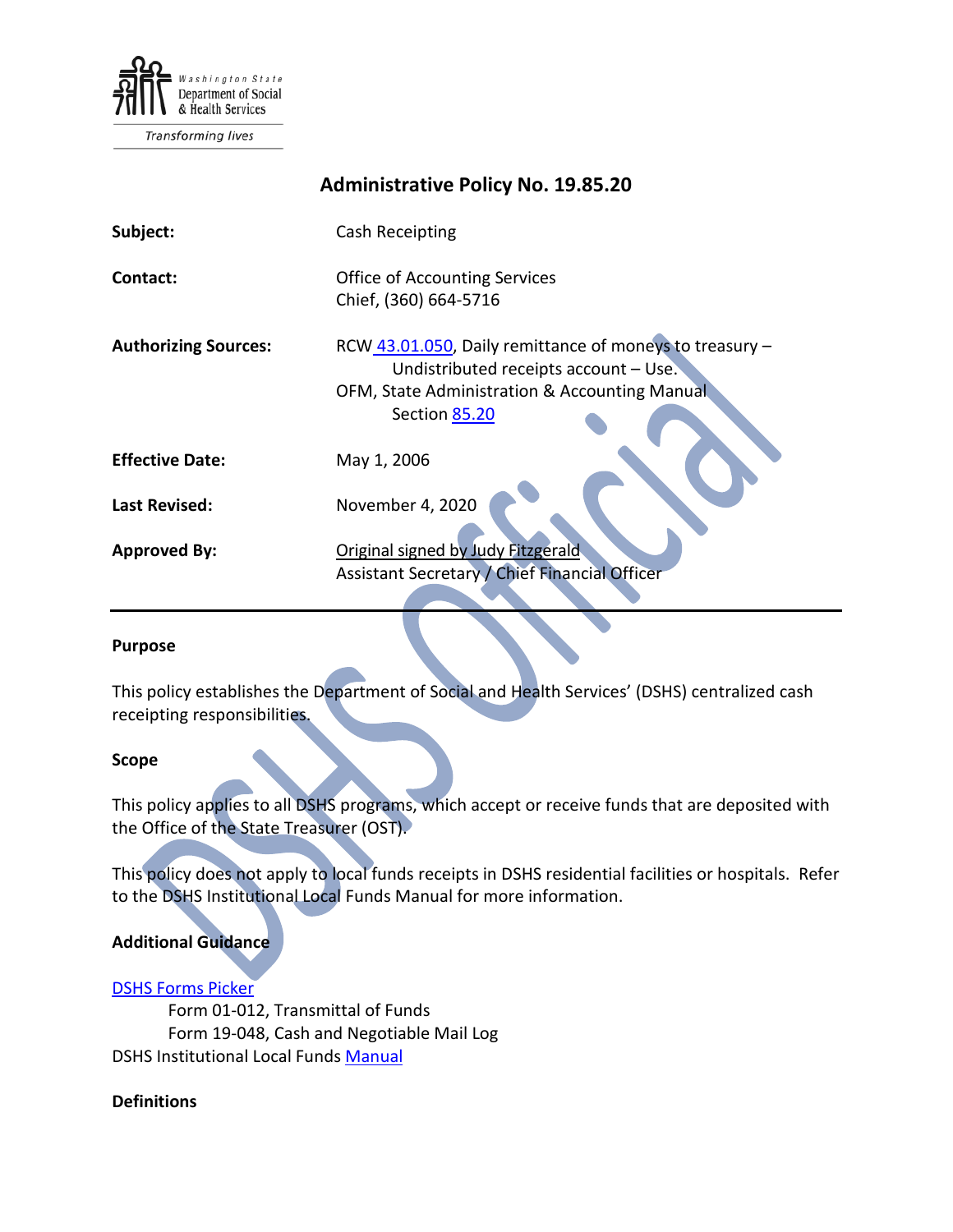Administrative Policy 19.85.20 June 17, 2016 Page 2

**Negotiables** means checks, money orders, cash, or warrants.

**Program** means the affected DSHS programs, including the division, office, or staff designated by the assistant secretary or division director as being responsible for compliance with this policy.

**24-hour deposit rule** means compliance with RCW 43.01.050 that requires daily transmission of funds received by DSHS, on the preceding business day, to the Office of the State Treasurer (OST).

## **Policy**

**A. DSHS staff must instruct all payers of the information needed when making payment.**

To ensure payments are posted correctly when received, the following information is required:

- 1. All negotiables must be payable to DSHS.
- 2. A payment coupon or other identifying information must be provided:
	- a. Vendor, client or case name.
	- b. Identifying case number or unique identifier.
	- c. Reason for the payment.
- 3. Payments must be sent directly to the appropriate office:
	- a. Mail payments, except institutional cost-of-care recoveries and child support, to:
		- Department of Social and Health Services
		- Facilities, Finance and Analytics Administration, Office of Financial Recovery
		- P O Box 9501

Olympia, WA 98507-9501

- b. Mail institutional cost-of-care recovery payments to:
	- Department of Social and Health Services

Facilities, Finance and Analytics Administration, Office of Financial Recovery

P O Box 9768

Olympia, WA 98507-9768

c. Mail child support payments to: Washington State Support Registry PO Box 45868 Olympia, WA 98504-5868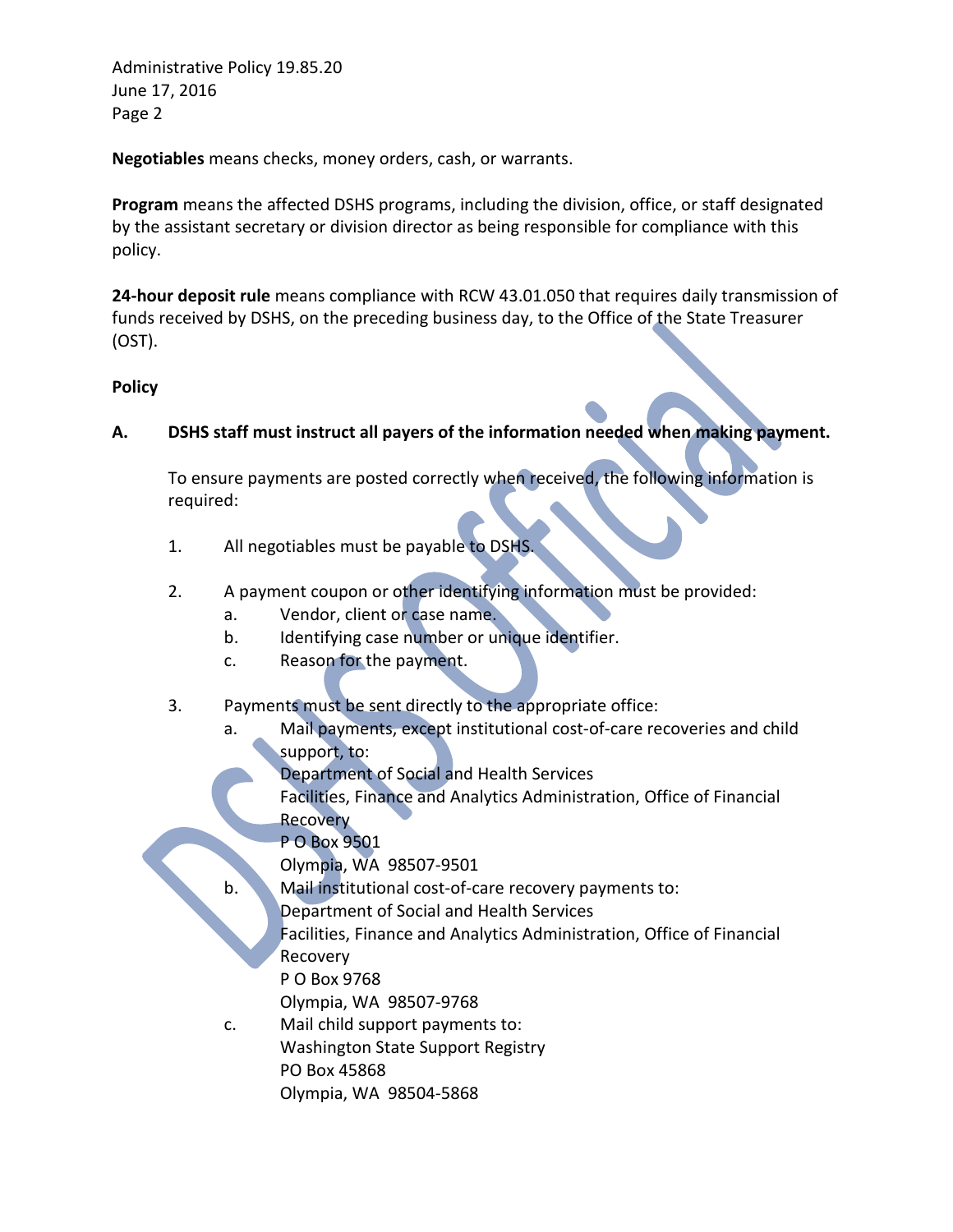d. If the payment is received at 712 Pear Street in Olympia, the payment should be placed in the secure drop box in the reception area.

# **B. DSHS programs must have adequate internal controls in place for handling cash receipts.**

At a minimum, the following controls must be in place:

- 1. When opening mail, managers must assign two individuals to facilitate the appropriate recording of all cash and negotiables.
- 2. When accepting a payment over the counter, the person accepting the payment must provide the payer with a receipt from a pre-numbered receipt book that contains an original and two copies of each receipt.
- 3. Deposit transmittals must be completed and sent to the division of child support (DCS) within 24 hours of receipt.

## **C. DCS must provide centralized scanning and depositing of negotiables of all cash receipts within DSHS.**

DCS must ensure deposit transmittals are completed and deposited to the OST within 24 hours of receipt, as required by the 24-hour deposit rule, unless a waiver has been obtained.

## **D. The office of accounting services (OAS) must review requests for waivers to the 24 hour rule and is responsible for obtaining such waivers from the OST**

OST is solely responsible for approving waivers to the 24-hour deposit rule. Waivers issued by OST are only valid for the period specified.

**Procedures**

## **A. Processing and transmitting negotiables.**

- 1. Program staff (originating offices):
	- a. Assign two individuals to open the mail and list all cash and negotiables on a *Cash and Negotiable Mail Log* (form 19-048) or equivalent.
	- b. If cash or negotiables are received over the counter, provide the payer with a receipt from a pre-numbered receipt book that contains an original and two copies of each receipt. The original goes to the customer, one copy accompanies the payment, and the other copy stays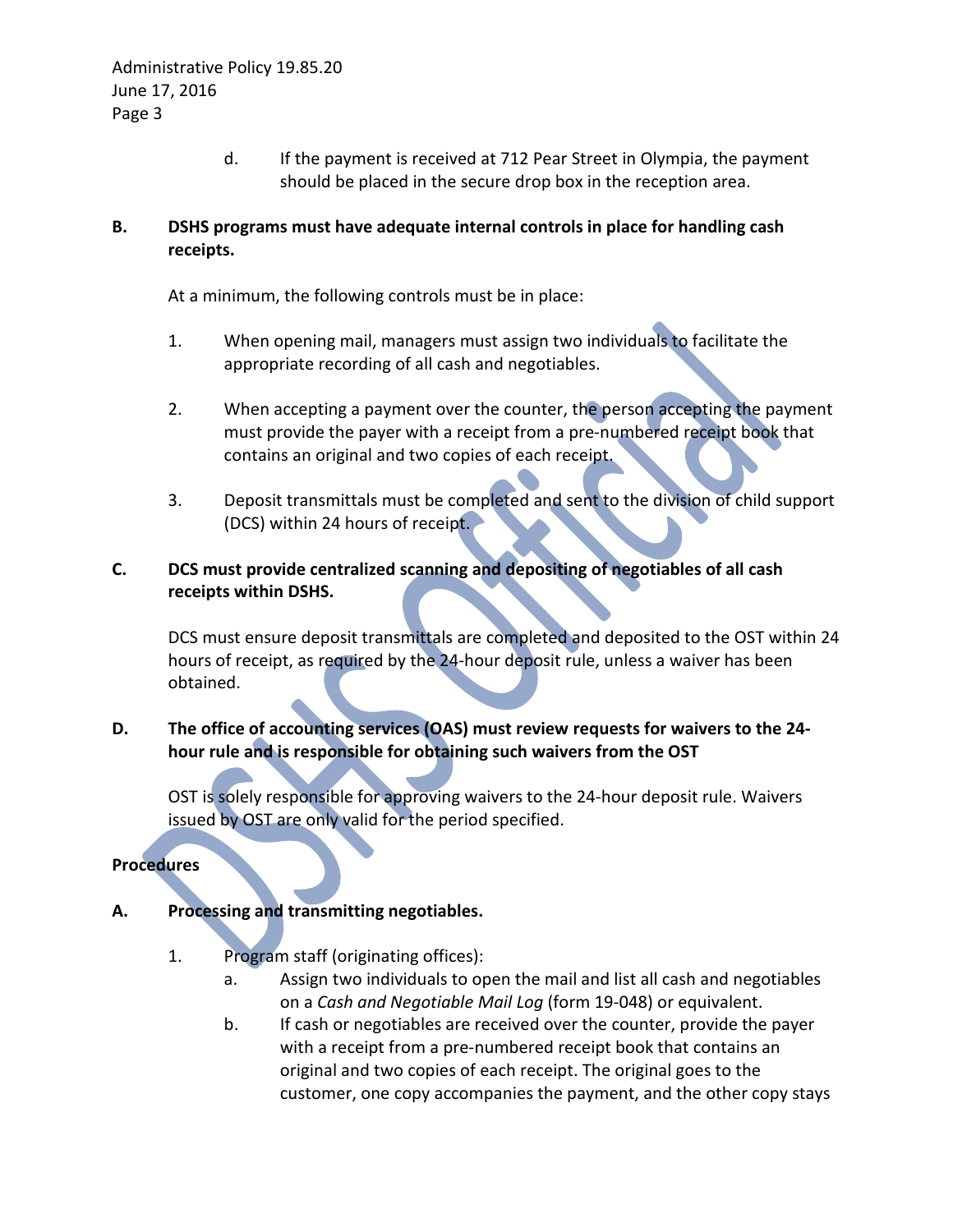in the receipt book. If the receipt is voided, all three copies must stay in the receipt book.

- c. Restrictively endorse all negotiables immediately upon receipt with a stamp that says "For Deposit Only – DSHS".
- d. Assign a different person (from Procedure A.1.a, above) to record cash and negotiables on a *DSHS Transmittal of Funds* form (01-012).
- e. Keep all cash and negotiables in a secure location. On the same day received, mail the cash and negotiables, and the original of the *DSHS Transmittal of Funds* (form 01-012) to the proper address per policy section A.3.  $a - d$ . listed above.
- f. Maintain copies and retain transmittals in compliance with the current records retention schedule.
- g. Reconcile the *Cash and Negotiable Mail Log* and the returned *DSHS Transmittal of Funds* forms at least monthly. An individual that is not involved with completing the mail log or the DSHS T*ransmittal of Funds* form performs the reconciliation process.
- h. Reconcile the receipt book to the *DSHS Transmittal of Funds* forms at least monthly. An individual that was not involved with completing the receipt book or the *DSHS Transmittal of Funds* form performs the reconciliation.
- i. Direct questions on preparing the *DSHS Transmittal of Funds* (form 01- 012) or handling cash and negotiables to FSA cash unit supervisor at (360) 664-5776.
- 2. DCS unit staff must:
	- a. Process all mail and drop box payments in the central services' secure area with a minimum of two staff. Staff must ensure cash receipts,
		- including unopened mail, are never left unsecured.
	- b. Scan and endorse all negotiables.
	- c. Reconcile check batches with cash control report.
	- d. Transmit ExpertRPS cash file and activate OAS cash import.
	- e. Reject checks from ExpertRPS and generate electronic image cash letter (ICL) to the OST FTP server.
	- f. Prepare paper deposit (if any) for pick-up by the OST courier.
	- g. Secure all paper payment instruments that were deposited using the ICL process and destroy them after 45 days.
- 3. OAS cash unit staff:
	- a. Process all OFR receivables in the cash receipt tool (CRT).
	- b. Reject payments received in error.
	- c. Acknowledge receipt of cash and negotiables received from other offices via transmittal by returning a copy of the DSHS *Transmittal of Funds* form to originating office.